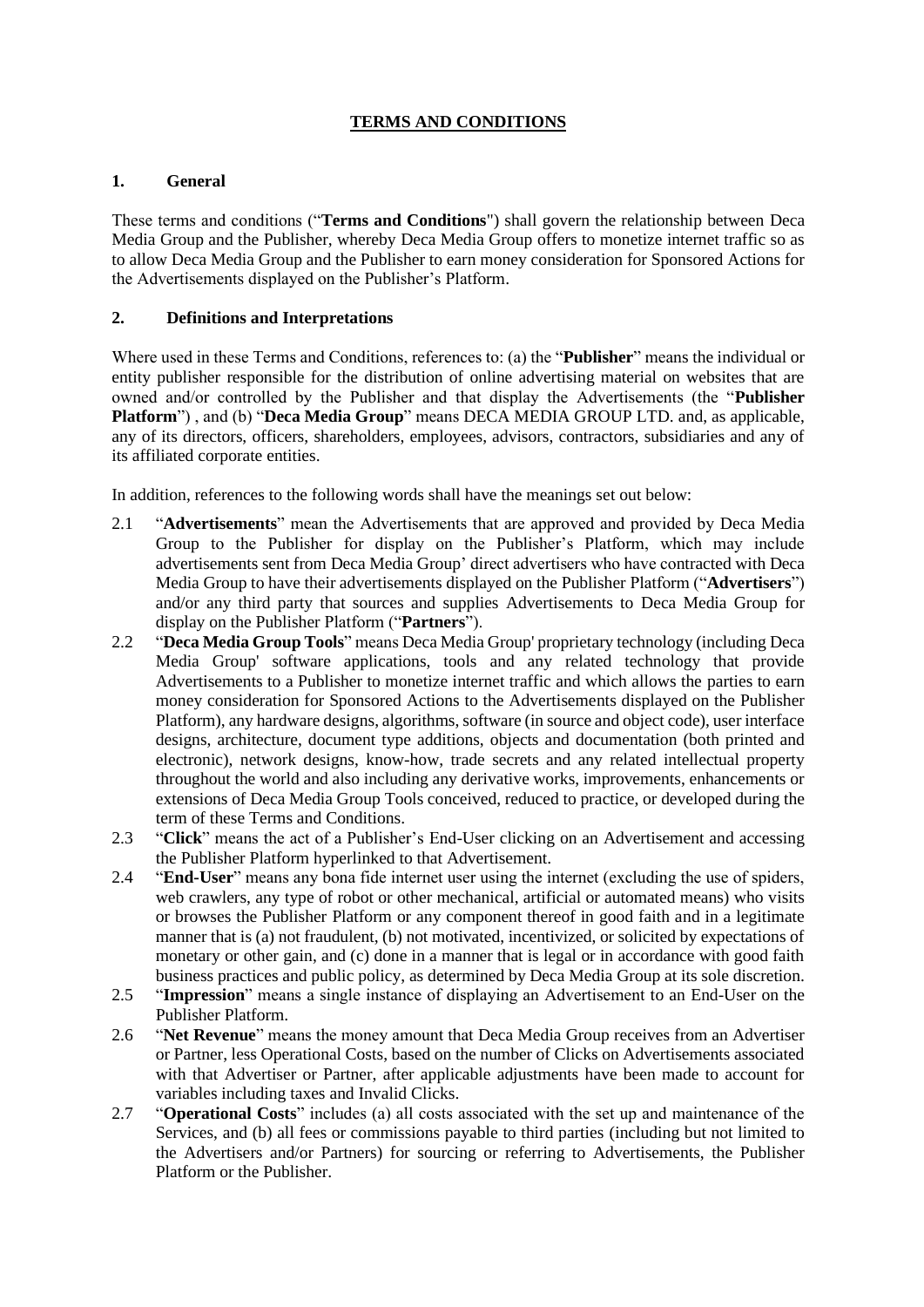- 2.8 "**Publisher Account**" means a unique account specific to the Publisher that is set up by and with Deca Media Group to organize and manage the Services and the activities related thereto as they pertain to the Publisher.
- 2.9 "**Reporting System**" means Deca Media Group' web-based interface that allows viewing of information related to the Services and the Publisher Account and use thereof.
- 2.10 "**Restricted IP Address**" means an IP address for which Deca Media Group does not provide the Services or Revenue Share. Deca Media Group may amend this list at any time at its sole discretion.
- 2.11 "**Restricted URL**" means any URL that Deca Media Group identifies as a URL for which Deca Media Group does not provide the Services and/or Revenue Share. Deca Media Group may amend this list at any time at its sole discretion. A restricted URL may also be one where any of the following applies: (a) Deca Media Group does not have the right to (i) use or to associate data with that URL, or (ii) reproduce or distribute any of the content available at that URL; or (b) The URL (i) infringes or potentially infringes the intellectual property rights of any third party, (ii) violates any applicable law, regulation, or rule, (iii) is subject to a court order for an injunction or restraining order, (iv) is libelous, defamatory, or obscene or contains material that is any of the foregoing, (v) contains software, viruses, worms, or other code that is or may potentially be damaging or harmful to a party's computer system or stored information, (vi) is otherwise contrary to the intended use of the Services, or (vii) is requested to be blocked by any Advertiser or Partner.
- 2.12 "**Restricted Territories**" means any countries and/or jurisdictions that may be decided by Deca Media Group from time to time, at Deca Media Group' sole discretion.
- 2.13 "**Revenue Share**" means the percentage of the Net Revenue, as determined by Deca Media Group at its sole discretion, which Deca Media Group shall provide to the Publisher in exchange for posting Advertisements on the Publisher Platform.
- 2.14 "**Services**" mean the Services that Deca Media Group provides to the Publisher hereunder to implement and facilitate the Publisher's use of Deca Media Group Tools, including provision or use of the Publisher Account, Reporting System, Revenue Share and any technical/customer support.
- 2.15 "**Sponsored Action**" means any action carried out by an End-User on or via the Publisher Platform in connection with Advertisements that is not an invalid action and that qualifies the Publisher for Revenue Share.

# **3. The Services**

- 3.1 Deca Media Group will provide the Services with accordance to these Terms and Conditions and the Publisher's compliance thereof.
- 3.2 The Publisher may request amendments to the Services by delivering to Deca Media Group, in accordance with the notice provisions herein, written notice detailing the requested amendments. While Deca Media Group shall endeavor to accommodate the Publisher's requests, the Publisher understands, acknowledges, and agrees that requests for amendments to the Services may be rejected in whole or in part at Deca Media Group' sole discretion.
- 3.3 Sponsored Actions on the Publisher Platform shall be at the sole discretion of the Publisher's End-User. The Publisher is prohibited from, or instructing or allowing any third party, providing the End-User with any incentive to Click or generate false Impressions on Advertisements. The use of incentive programs and/or traffic exchange programs and/or anything of similar nature is prohibited.
- 3.4 The Publisher understands, acknowledges, and agrees that Deca Media Group may provide the Services to other parties and that such provision of Services to third parties may compete with the Publisher's own use of the Services.
- 3.5 The Publisher understands, acknowledges, and agrees that the delivery of Advertisements is an automated process and, consequently, certain materials may be displayed on the Publisher Platform that may be objectionable to the Publisher (for example, trademarked, illegal or adult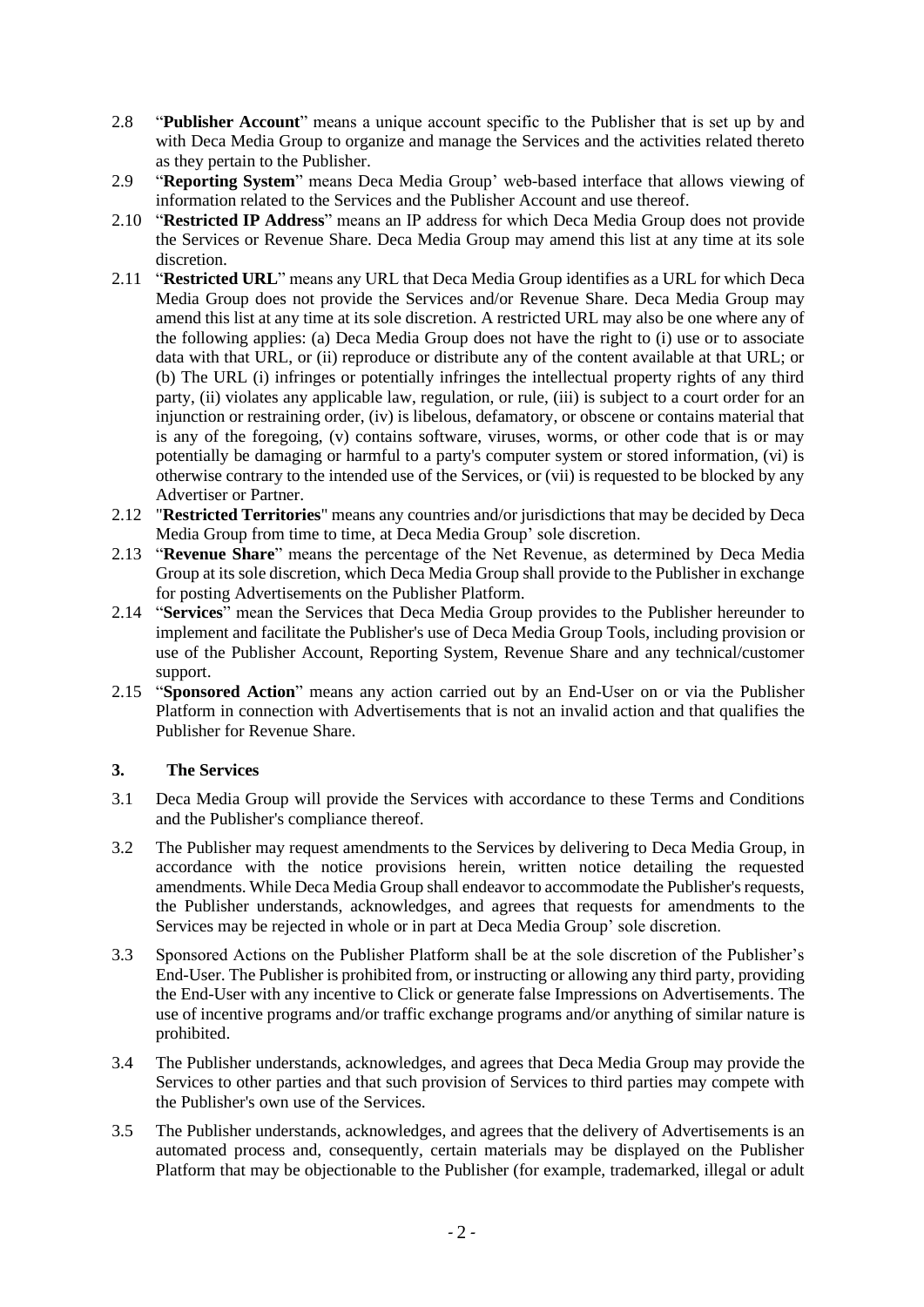material). Upon written request from the Publisher, Deca Media Group shall take reasonable measures to remove content that is objectionable to the Publisher, but Deca Media Group cannot guarantee that all such requests can or will be met.

- 3.6 Deca Media Group shall provide the Publisher with access to the Reporting System in order to view records of the Publisher's activities. The Publisher understands and acknowledges that the Reporting System is for the Publisher's reference purposes only and that the data contained therein may not be current or accurate at the time of viewing by the Publisher. For the avoidance of doubt, the data contained in the Reporting System is subject to adjustments at any time by Deca Media Group at its sole discretion.
- 3.7 The Publisher may discontinue the Services by delivering to Deca Media Group written notice of such discontinued use. Discontinued use of the Services for any or all of Publisher Platform shall not terminate these Terms and Conditions; however, termination of these Terms and Conditions shall cancel and close all Publisher Accounts and all Services to the Publisher Platform in connection thereto.

#### **4. Terms and Conditions**

- 4.1 Following implementation of the Services into the Publisher Platform, the Publisher shall at all times act in good faith, in accordance with bona fide business practices, and undertakes to prevent spiders, bots or anything automatic of similar nature from crawling the webpages where Advertisements are shown.
- 4.2 The Publisher Platform shall be professional, proper and lawful under applicable legislation, rules, regulations or laws (including any laws relation to the content and nature of any advertising or marketing) and otherwise comply with the terms of this Agreement. Without derogating from the above, nothing in and/or relating to the Publisher Platform shall:
	- 4.2.2 (i) pertain to alcohol, tobacco, firearms, adult or sexually oriented content or products, prostitution, illegal drugs, violence, profanity, expletives or inappropriate language, illegal conduct, illegal file sharing applications or software or devices; (ii) induce, promote or facilitate copyrights infringement; (iii) promote goods or services that enable the circumvention of copy protection technologies; (iv) promote websites, companies or services identified in writing by Deca Media Group from time to time as involved with any of the above; (v) contain pornographic, obscene or indecent materials in nature or, in Deca Media Group' sole discretion, might be deemed harmful to Deca Media Group' business reputation or the business reputation of Deca Media Group' Advertisers or Partners; (vi) offer or disseminate fraudulent goods, services, schemes, or promotions, including any make-money-fast or pyramid schemes; (vii) promote illegal activity such as copyright infringement, racism, hate, mail fraud, spam, pyramid schemes, or other advice not permitted under applicable law; (viii) promote or contain libelous, discriminatory or defamatory material, violate privacy rights, and/or be contrary to public policy or otherwise unlawful; or (ix) be otherwise unsuitable at Deca Media Group' sole discretion;
	- 4.2.3 (i) infringe Deca Media Group' and/or the Advertisers' and/or Partners' and/or any third party's intellectual property rights, including but not limited to, illegal streaming and/or downloading; (ii) copy or resemble Deca Media Group' and/or the Advertisers' and/or Partners' and/or any third party's property in whole or in part; or (iii) disparage Deca Media Group and/or the Advertisers and/or Partners and/or any third party or otherwise damage Deca Media Group' and/or the Advertisers' and/or Partners' and/or any third party's goodwill or reputation in any way;
	- 4.2.4 attempt to intercept or redirect (including via user-installed software) traffic from any online website;
	- 4.2.5 use and/or includes any virus, Trojan horse or any other kind of malware;
	- 4.2.6 violate the terms of use and any applicable policies of any search engines; or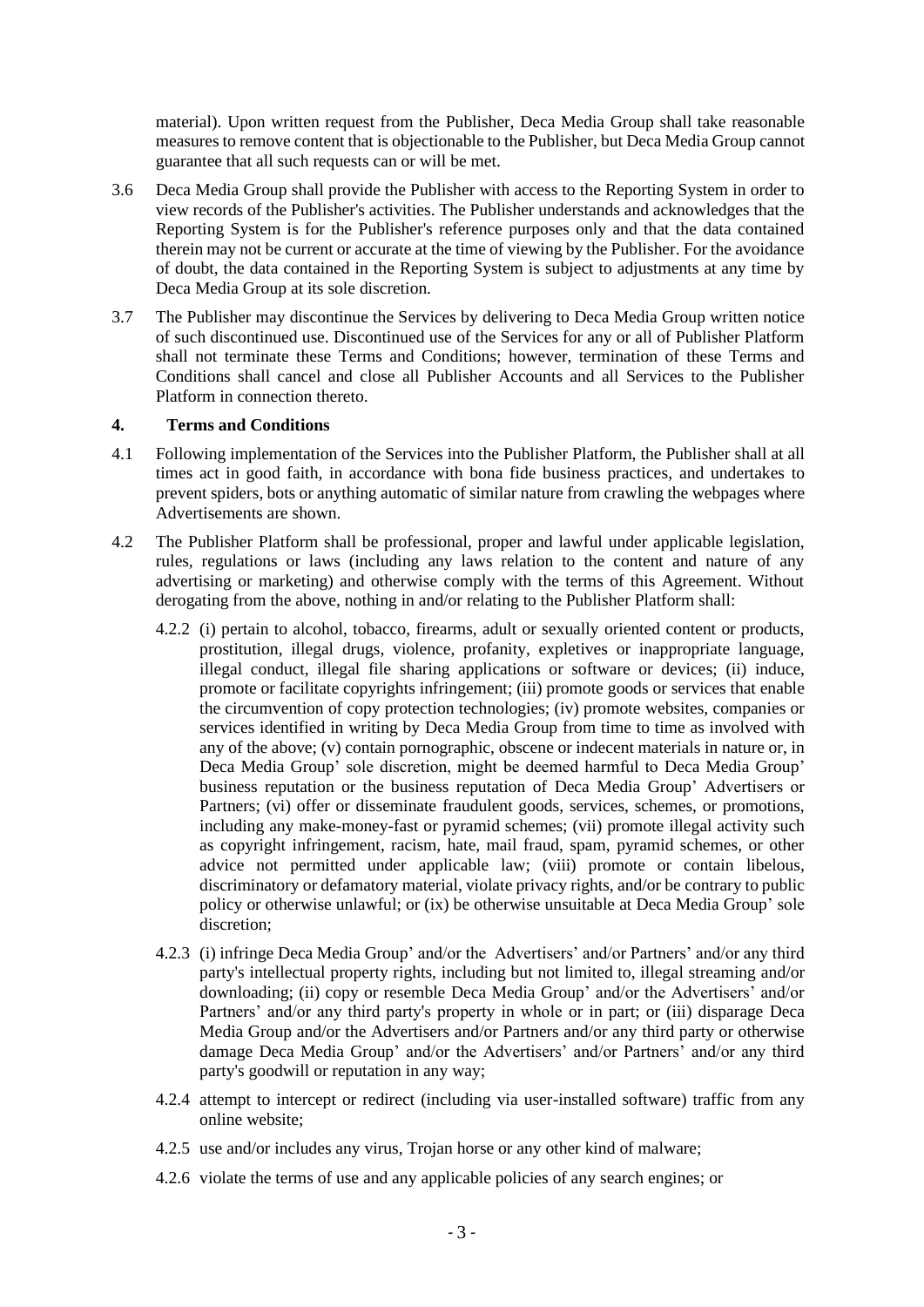- 4.2.7 advertise in territories which are Restricted Territories, and/or attempt to circumvent any restriction which Deca Media Group has put in place to prevent marketing and/or advertising in Restricted Territories.
- 4.3 The Publisher shall not generate internet traffic to the Publisher Platform by any of the following methods, as determined by Deca Media Group at its sole reasonable discretion: fraud; robotic computer program that runs automatically (such as spiders, web crawlers, and all types of bots); listings on newsgroups; toolbars; spam or other bulk electronic mailing where the recipients are not opted in; messenger programs or applications; chat room systems; iFrames; zero pixel frames; frames or windows displayed beyond the visible desktop; click farms or other similar methods; spy ware or other downloadable programs installed without the End-User's consent (collectively "**Prohibited Traffic**"). Notwithstanding any other provision in this Agreement to the contrary, if Publisher is found using or engaging in Prohibited Traffic, Deca Media Group reserves the right, at its sole discretion, to immediately suspend the Services, immediately terminate these Terms and Conditions, and/or seek any other remedy or recourse as Deca Media Group deems necessary, including withholding Revenue Share payments as of the date of the breach.
- 4.4 The Publisher shall not deliver or generate internet traffic from or to Restricted URLs and/or Restricted IP Addresses, as determined by Deca Media Group. The Publisher is solely responsible, and Deca Media Group is not responsible, for ensuring that internet traffic delivered or generated from or to URLs associated with the Publisher's Platform are not Restricted URLs. Thr Publisher is also solely responsible, and Deca Media Group is not responsible, for blocking out requests from Restricted IP Addresses.
- 4.5 The Publisher shall not entice, persuade, provide incentives, obligate, pressure, or otherwise attempt to cause any third party, including any End-User, to visit the Publisher Platform related thereto or click on any Advertisements thereon.
- 4.6 The Publisher shall not distribute or share any portion of the Revenue Share earned hereunder to any third party.
- 4.7 Sponsored Actions on the Publisher Platform shall be at the sole discretion of the End-User and the Publisher shall not, nor instruct and/or allow any third party to, provide the End-User with any incentive to Click or generate false Impressions on Advertisements. The use of incentive programs and/ traffic exchange programs and/or anything of similar nature is prohibited.
- 4.8 If Deca Media Group determines, at its sole discretion, that the Publisher has engaged in any of the activities that contravene the provisions of Section 4, Deca Media Group may, without limiting any other rights or remedies available to it, terminate these Terms and Conditions immediately with or without notice.
- 4.9 The Publisher shall not modify any of the Services in any way without Deca Media Group' prior written consent. The Publisher shall only use the Services in accordance with the terms of these Terms and Conditions, any guidelines provide to the Publisher from time to time and any applicable laws, legislation, rules and regulations.
- 4.10 The Publisher represents and warrants, and shall ensure at all times, that the Publisher is at least one of the following in relation to the Publisher Platform: (a) the owner and/or controller of the Publisher Platform; (b) the licensor of the Publisher Platform with authorization from the owner to use and/or control the Publisher Platform in the manner contemplated herein; or (c) an agent of the owner of the Publisher Platform and authorized to enter into these Terms and Conditions and use and/or control the Publisher Platform in the manner contemplated herein.
- 4.11 Deca Media Group reserves the right to request any documentation from the Publisher is order to evidence such rights of the Publisher.
- 4.12 The Services and all of Deca Media Group' intellectual property are solely owned by Deca Media Group. It is understood that the Publisher shall not gain any ownership or any other right in respect of the intellectual property rights in the Services and/or Advertisements. Without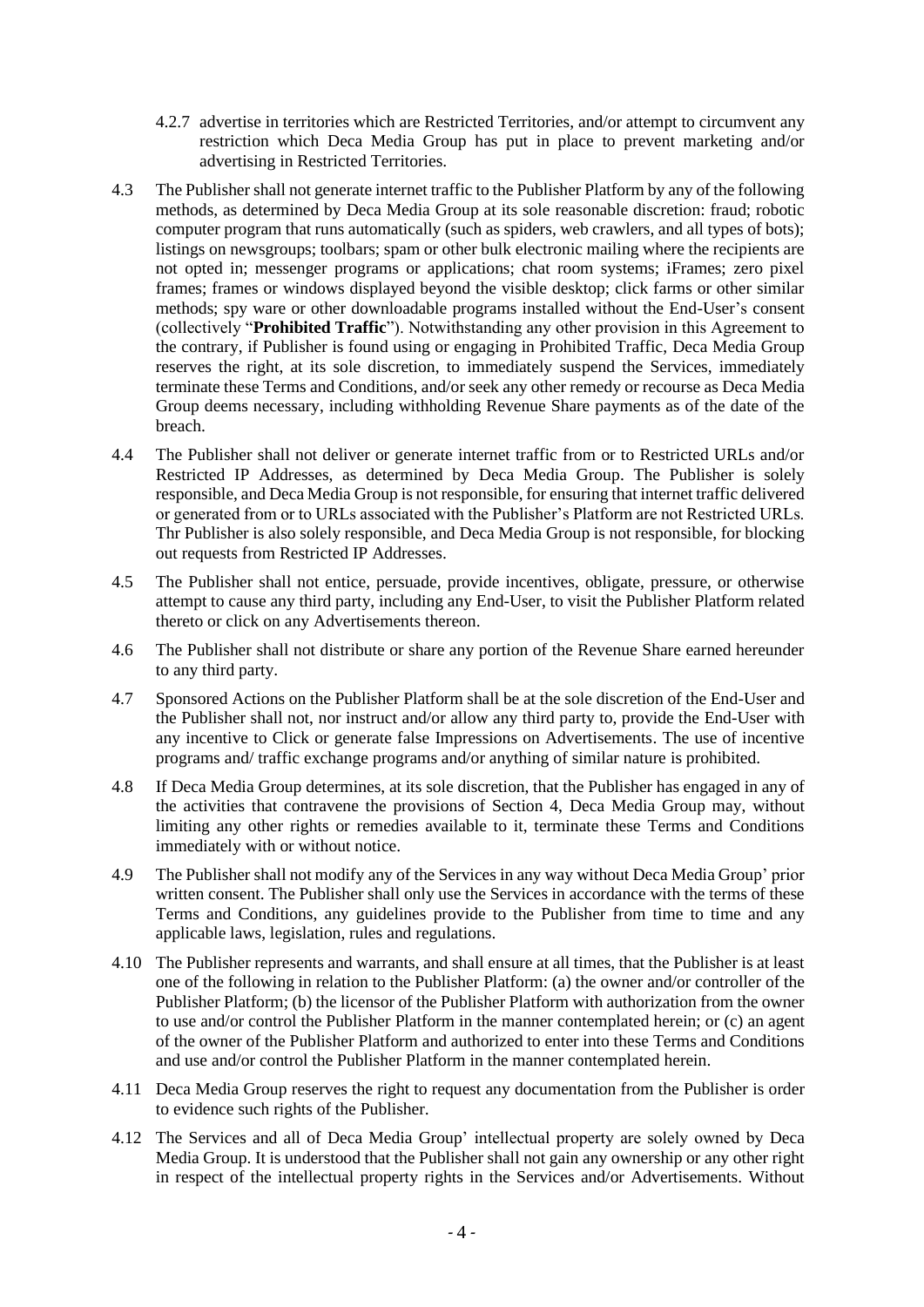derogating from the provisions of this Section 4.10, if the Publisher makes any amendment, addition, modification and/or derivative work in respect of the Services, any such modification, addition, amendment and/or derivative work will be solely owned by Deca Media Group and the Publisher will have no right or title in such modification, addition, amendment and/or derivative work in any way whatsoever.

- 4.13 The Publisher represents and warrants that it has the power and authority to enter into these Terms and Conditions and perform its obligations hereunder.
- 4.14 The Publisher shall have provided a privacy policy which complies with the applicable privacy protection legislation as well as a functional opt-out link to its End-Users and shall hold harmless Deca Media Group in respect of any claims raised by End-Users.
- 4.15 Deca Media Group shall provide the Publisher with access to the Reporting System to view records of the Publisher's activities. The Publisher understands and acknowledges that the Reporting System is meant for the Publisher's reference purposes only and that the data contained therein may not be current or accurate at the time of viewing by the Publisher. The data contained in the Reporting System is subject to adjustments at any time by Deca Media Group at its sole discretion.

#### **5. Revenue Share & Payment**

- 5.1 The Revenue Share shall be determined by Deca Media Group at its sole reasonable discretion or as otherwise agreed in a separate written instrument executed by the parties. All payments of the Revenue Share, whether payable or already paid, shall be subject to withholdings and/or deductions based on Deca Media Group' assessment of variables such as invalid activity and errors.
- 5.2 The Net Revenue shall be calculated after deducting Operational Costs, as determined by Deca Media Group at its sole reasonable discretion, from the gross revenue received by Deca Media Group from Advertisers and/or Partners.
- 5.3 Unless otherwise expressly stated herein, all money amounts referred to in these Terms and Conditions are in United States Dollars; the Publisher shall solely bear the losses or gains from fluctuations in foreign exchange rates, and Deca Media Group shall be responsible for payment in U.S. currency only.
- 5.4 Deca Media Group shall make payments to the Publisher of the Revenue Share for a particular calendar month approximately 45 days after the end of that calendar month. For Revenue Share amounts in a particular month that do not reach at least \$5,000 for wire transfer payments, such amount shall be rolled over to the following calendar month, and so forth, until the applicable minimum amount is reached and Deca Media Group shall pay the Revenue Share to Publisher at that time. The Publisher shall be responsible, and Deca Media Group shall not be responsible, for all applicable transactional fees (including wire transfer fees), which amounts Deca Media Group may deduct from any payment of the Revenue Share.
- 5.5 For the avoidance of doubt, and without derogating from the above, Deca Media Group retains full and absolute discretion in disregarding any event of fraud, abuse of any other action intended to increase the Revenue Share. Without derogating from the above, if the Publisher and/or any person and/or entity affiliated or associated with the Publisher or otherwise acting on its behalf, uses, inter alia, deceptive practices or automated means, the Publisher will forfeit all of the Revenue Share where part or all of them were associated or connected with such fraud as determined by Deca Media Group at its sole discretion, and Deca Media Group will be entitled to terminate these Terms and Conditions with immediate effect.
- 5.6 The Publisher may not, under any circumstance, deduct, set-off or withhold any sums due to Deca Media Group, if any.
- 5.7 The Revenue Share is inclusive of any taxes, levies and/or charges (including, but not limited to, VAT); if any taxes, levies and/or charges (including, but not limited to, VAT) are levied on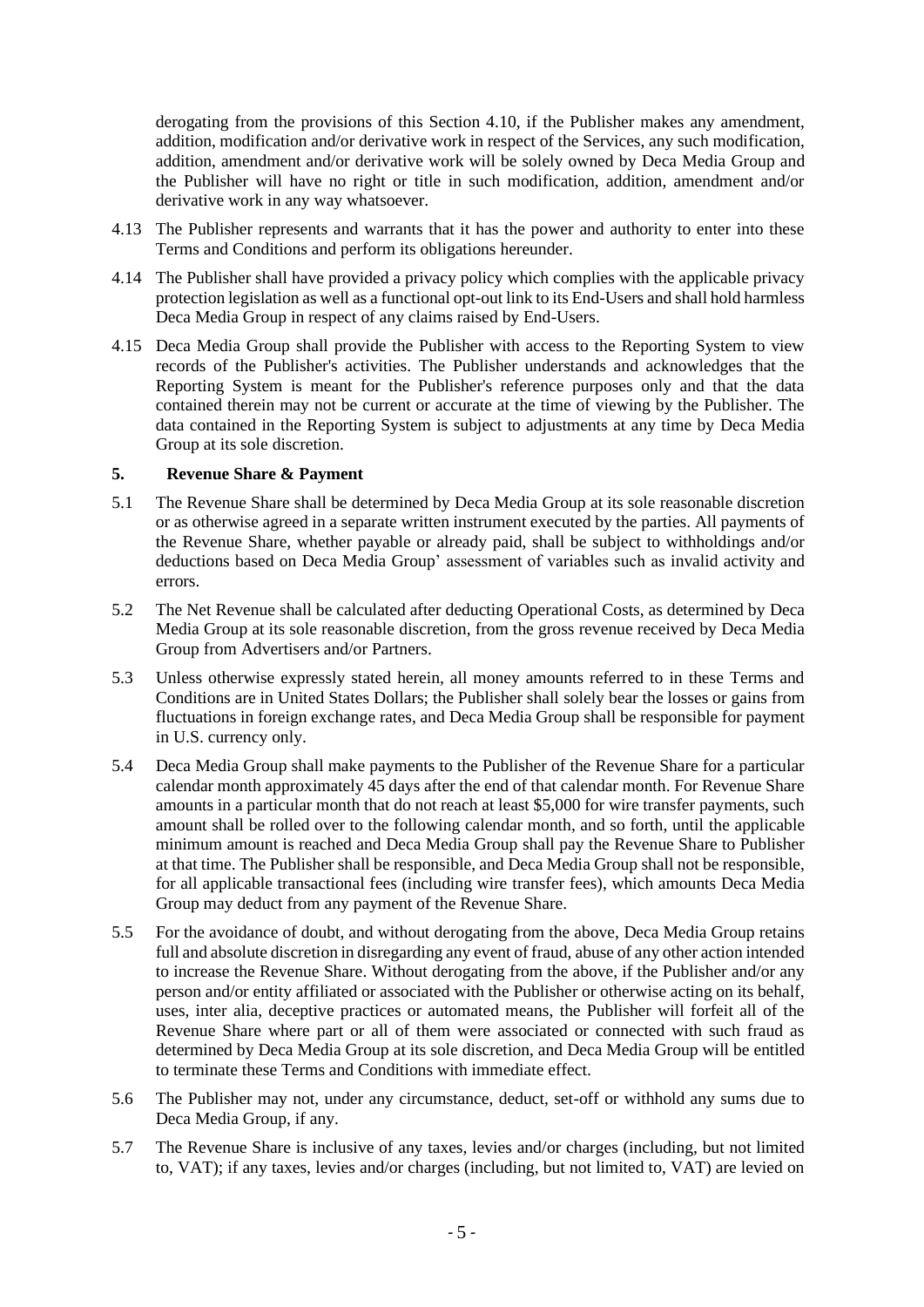the Revenue Share, Deca Media Group is under no obligation to increase the Revenue Share in any manner whatsoever. Furthermore, if required under any applicable law, Deca Media Group has the right to withhold and/or deduct any taxes, levies and/or charges (including, but not limited to, VAT) from the Revenue share.

- 5.8 The Publisher shall keep and maintain complete and accurate records containing sufficient detail to enable Deca Media Group to verify that it has fulfilled its obligations in accordance with these Terms and Conditions. Such records shall be open to inspection by Deca Media Group during normal business hours upon 7 days' prior written notice to the Publisher during the term of these Terms and Conditions and for a period of seven years after the termination of this Agreement.
- 5.9 Under no circumstances shall the Publisher disclose to any third party any aspect of the Revenue Share between the Parties, in whole or in part, and the Revenue Share shall be considered Confidential Information as defined herein.

# **6. Term and Termination**

- 6.1 These Terms and Conditions will enter into force and terminate in accordance with the provisions of the insertion order ("**Insertion Order**") provided by Deca Media Group to the Publisher; where the Insertion Order does not include provisions to this effect, these Terms and Conditions will enter into force upon the execution of the Insertion Order by Deca Media Group, and may be terminated without cause upon the delivery of a prior written notice of 30 (thirty) days by Deca Media Group or by the Publisher.
- 6.2 Deca Media Group may immediately suspend the Services or terminate these Terms and Conditions without being held liable by the Publish, if any Advertiser and/or Partner requests that Deca Media Group to take such action against the Publisher.
- 6.3 The following will apply upon termination of these Terms and Conditions: (a) the Publisher shall cease using the Services; (b) the Publisher shall cease all activities related in any way to these Terms and Conditions; (c) the Publisher shall return any and all confidential information to Deca Media Group; and (c) any Section which by the nature of its language is intended to survive the termination or expiration of these Terms and Conditions, including, but not limited to, Sections 4.8, 4.9, 4.10, 5.5, 5.6, 5.8, 5.9, 6 (Term and Termination), 7 (Disclaimer), 8 (Limitation of Liability), 9 (Indemnification), 10 (Intellectual Property), 11 (Confidential Information), 12 (Force Majeure), 13 (Governing Law and Jurisdiction) and 14 (General) shall accordingly survive such termination.
- 6.4 Deca Media Group may withhold payments of the Revenue Share payable until Deca Media Group has concluded its adjustments of the Revenue Share for variables such as, without limitation, chargebacks done against the Publisher by any End-User and/or third party, errors, fraud, invalid activity, and violations under the Agreement. Once the adjustments have been finalized to Deca Media Group' satisfaction, Deca Media Group shall pay to Publisher the Revenue Share payable to the Publisher within 60 days of termination or expiration of this Agreement.
- 6.5 During the term of the Terms and Conditions or, if longer, for the duration that the Services are used by the Publisher, and for a period of 1 calendar year thereafter, the Publisher shall not, either directly or indirectly or in any capacity jointly or severally, solicit, induce, recruit or encourage business, or attempt to solicit, induce, recruit or encourage business, from any Advertiser and/or Partner or any services competitive with the services contemplated by these Terms and Conditions.

# **7. Disclaimer**

7.1 The Publisher understands, acknowledges, and agrees that the content in Advertisements transferred from Deca Media Group to the Publisher is generated by an automated process and/or by the Advertisers and/or Partners and that Deca Media Group is not responsible for any such content. It shall be the Publisher's sole responsibility, and not the responsibility of Deca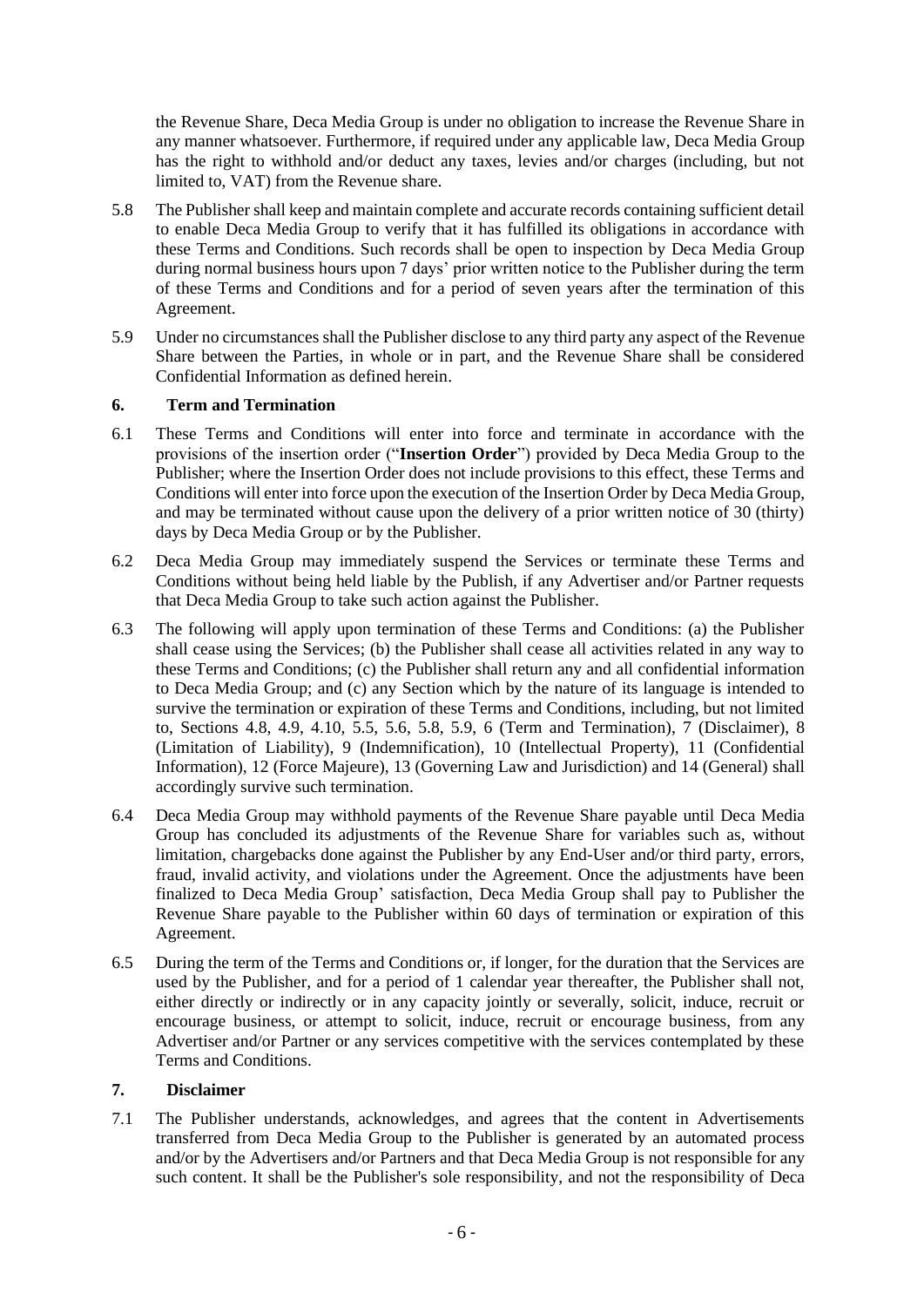Media Group, to consistently monitor the Advertisements and to notify Deca Media Group of any content that is illegal or that the Publisher otherwise wants removed. Deca Media Group does not guarantee that Deca Media Group shall or can remove any content that the Publisher requests to be removed. Notwithstanding anything to the contrary set forth in this Agreement, in no event shall Deca Media Group have any liability or obligations arising from any Advertisements, any third party websites, or any content or information provided by the Advertisers, Partners, Publisher, Publisher's End-Users, or any other third party.

7.2 The Publisher understands, acknowledges, and agrees that Deca Media Group is in no way responsible for the registration, renewal, validity, maintenance, hosting or continued existence of any of the Publisher Platform.

# **8. Limitation of Liability**

- 8.1 Deca Media Group is not responsible for any error, omission, interruption, deletion, defect, delay in operation or transmission, communications line failure, theft or destruction or unauthorized access to, or alteration of data or information and any direct or indirect loss which arises from any of these occurrences with respect to the Services and/or Advertisements. Deca Media Group is not responsible for any problems or technical malfunction of any internet or telephone network or lines, computer on-line systems, servers or providers, computer equipment, software failure of email on account of technical problems or traffic congestion on the internet. Deca Media Group shall not be responsible or liable in the event of systems or communications errors, bugs or viruses relating to the Services and/or Advertisements or which will result in damage to any hardware and/or software. Deca Media Group shall not be responsible or liable for any actions or omissions of internet service provider or any other third party with respect to the Services and/or Advertisements which are beyond Deca Media Group' control.
- 8.2 In no event will Deca Media Group be liable towards the Publisher, any End-User and/or any third party for any direct, indirect, incidental, punitive, special or consequential damages, including damages for loss of profits, business, revenue, economic advantage, data, equipment or network downtime, regardless of whether Deca Media Group was made aware of the possibility of the occurrence of such damages.
- 8.3 The Services and/or Advertisements are provided "as is", and neither Deca Media Group nor any of its directors, officers, shareholders, employees, advisors, contractors, agents, subsidiaries and affiliates make any warranty or representation, whether express or implied (whether by law, statute, or otherwise), including but not limited to implied warranties and conditions of merchantability, satisfactory quality, fitness for a particular purpose, completeness or accuracy, non-infringement of third parties' rights or of applicable laws and regulation, or that the Services and/or Advertisements will be uninterrupted, timely, secure or error-free, or that defects will be corrected, or will be free of viruses or bugs or as to results or the accuracy of the Services and/or Advertisements.

#### **9. Indemnification**

9.1. The Publisher will indemnify and hold Deca Media Group and its directors, officers, shareholders, employees, advisors, contractors, subsidiaries and affiliates harmless against all direct and indirect claims, liabilities, damages, losses, obligations, injuries, penalties, claims, suits, actions, disbursements, costs, legal fees and expenses (whether actual or contingent) arising from: (i) the Publisher's breach of these Terms and Conditions; (ii) any of the Publisher's acts or omissions in connection with these Terms and Conditions; and/or (iii) any legal proceedings initiated by or on behalf any third party against Deca Media Group as a result of or in connection with the Publisher's acts or omissions in regard to these Terms and Conditions.

#### **10. Intellectual Property**

10.1. All elements of and pertaining to the Services, including but not limited to information, data, software, photographs, graphs, videos, typefaces, graphics, music, sounds and other material (the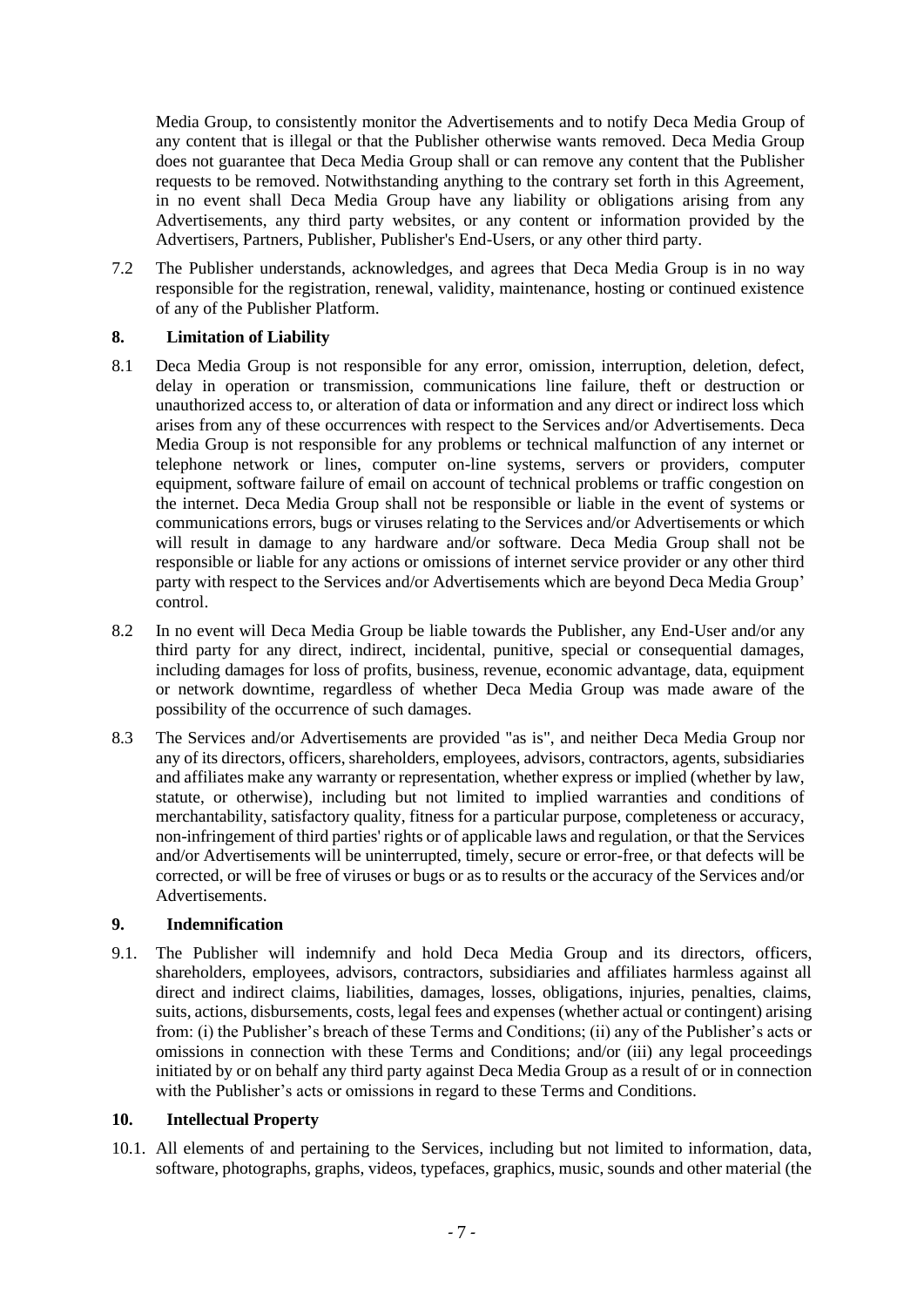"**IP**") are the exclusive intellectual property of Deca Media Group and its affiliated parties in accordance with its discretion. Except as expressly authorized or licensed in writing by Deca Media Group, the Publisher may not copy, modify, remove, delete, augment, add to, publish, transmit, participate in the transfer or sale, lease or rental of, create derivative works from or in any way exploit any of the content, in whole or in part of the IP.

10.2. The Publisher may submit questions, comments, suggestions, ideas, plans, notes, drawings, original or creative materials or other information about Deca Media Group and/or the Services ("**Suggestions**"). The Publisher understands that any Suggestions submitted to Deca Media Group by way of communication shall be non-confidential and shall become Deca Media Group' sole property. Deca Media Group shall own exclusive rights, including all intellectual property rights, and shall be entitled to the unrestricted use and dissemination of any Suggestions for any purpose, commercial or otherwise, without any acknowledgment and/or compensation to the Publisher.

# **11. Confidential Information**

- 11.1. Each party shall keep confidential and shall not disclose to any third party any and all proprietary information or confidential information disclosed to it by the other party, and/or relating to the Services, business, processes, practices, products, customers, accounts, finance or contractual arrangements or trade secrets of the other party and any information concerning the substance of any report, recommendations, advice and/or test ("**Confidential Information**"), and shall use such Confidential Information solely for the performance of its obligations under this Agreement. If either party becomes aware of any breach of confidence by any of its employees, agents, or sub-contractors it shall promptly notify the other party and give the other party all reasonable assistance in connection with any proceedings, which the other may institute against any such persons. The parties further agree to keep confidential and not to disclose to any third party, any of the terms of these Terms and Conditions.
- 11.2. The obligations in this Section 11 shall not apply to Confidential Information already known to either party prior to disclosure by the other party of Confidential Information to it, to information that is in the public domain or which becomes part of the public domain through no fault of the receiving party, or to any information that is required to be disclosed by law. Either party may disclose Confidential Information that has been approved in advance in writing by the other party for disclosure.
- 11.3. No press release in respect of the execution of these Terms and Conditions or any matters arising therefrom may be released by the Publisher in respect of this Agreement without the express written approval of Deca Media Group, save that the Publisher shall be entitled to make reasonable references to Deca Media Group and to the provision of the Services in its own corporate and marketing literature in connection with the promotion of the Publisher's business.

#### **12. Force Majeure**

12.1. The Publisher acknowledges and understands that if a force majeure event occurs and extends beyond Deca Media Group' control, Deca Media Group shall have no liability to the Publisher, whether it be in contract, warranty, tort, negligence, or any other method of liability for failure to perform any obligations in accordance with the Terms and Conditions.

# **13. Governing Law and Jurisdiction**

13.1. These Terms and Conditions shall be governed by and construed in accordance with the laws of England and Wales without giving effect to conflicts of law principles. The Publisher irrevocably agrees to submit, for the benefit of Deca Media Group, to the exclusive jurisdiction of the courts of London for the settlement of any claim, dispute or matter arising out of or concerning these Terms and Conditions or its enforceability and the Publisher waives any objection to proceedings in such courts on the grounds of venue or on the grounds that proceedings have been brought in an inconvenient forum.

#### **14. General**